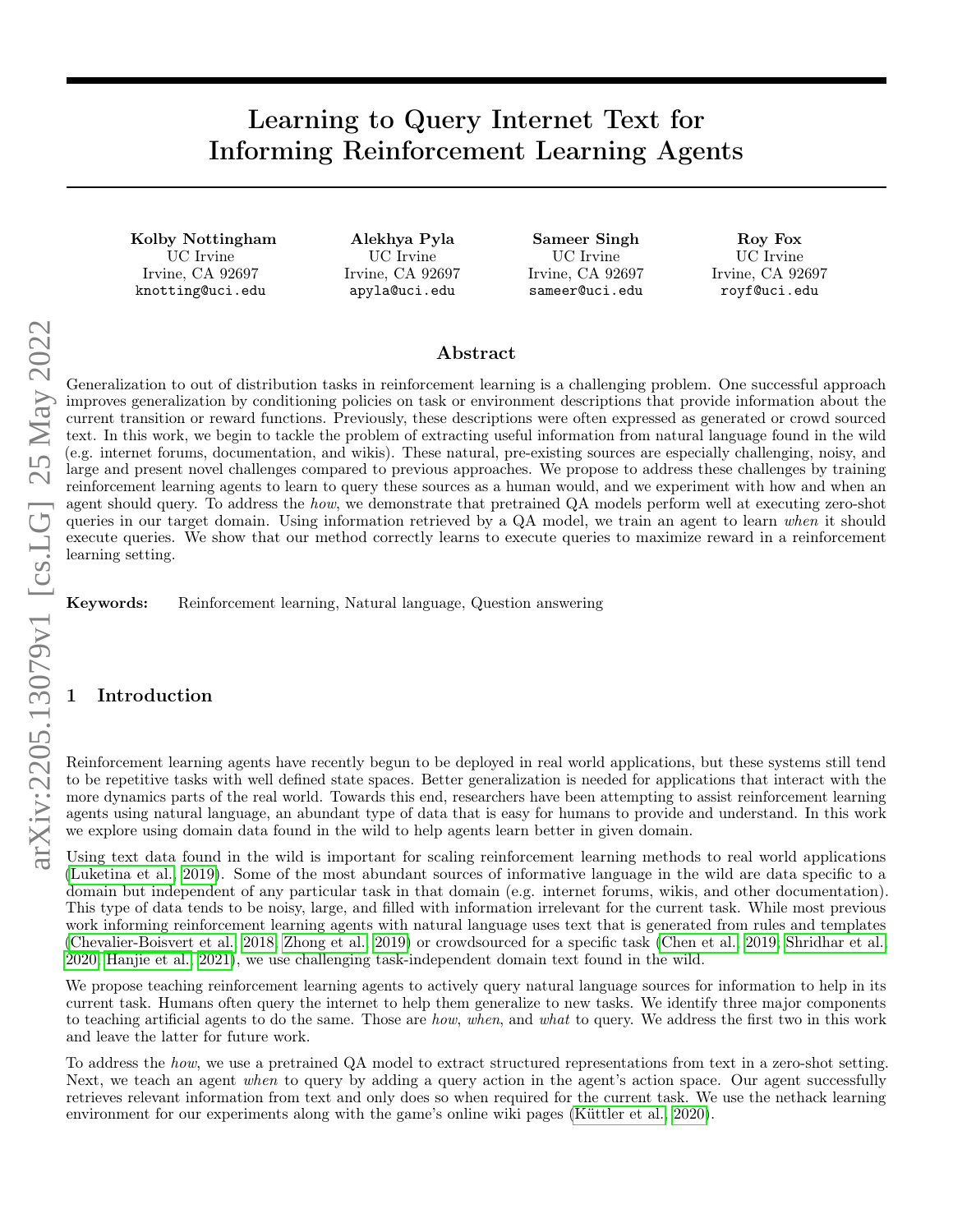|                                                                                                                      | Resistance |                                                 |  |  | Attack |  |  |  |
|----------------------------------------------------------------------------------------------------------------------|------------|-------------------------------------------------|--|--|--------|--|--|--|
|                                                                                                                      |            | recall precision F1 IOU recall precision F1 IOU |  |  |        |  |  |  |
| Keyword 0.62 0.64 0.63 0.46 0.98 0.15 0.26 0.15<br>UnifiedQA $0.81$ $0.72$ $0.76$ $0.61$ $0.74$ $0.53$ $0.62$ $0.45$ |            |                                                 |  |  |        |  |  |  |

<span id="page-1-0"></span>Table 1: Metrics for predicting monster resistance and damage types from nethack wiki pages. The keyword baseline searches the page for the resistance and attacks type directly. The UnifiedQA method searches the QA model output for the resistance and damage keywords.

## 2 Related Work

### 2.1 Task & Domain Independent Language

Language is becoming a popular method for informing reinforcement learning agents. This is partly motivated by recent advancements in powerful pretrained language models. Language models have been used in reinforcement learning applications to process text data such as natural language instructions [\(Hill et al., 2020\)](#page-4-5) or observations grounded in text [\(Ammanabrolu et al., 2020;](#page-3-2) [Yin et al., 2020;](#page-4-6) [Li et al., 2022\)](#page-4-7). Language models are generally found to increase generalization capability.

Other work, more closely related to ours, has attempted to impart common sense to reinforcement learning agents from the language model itself [\(Dambekodi et al., 2020;](#page-3-3) [Ahn et al., 2022\)](#page-3-4). Because lanuage models are trained on vasts amount of data that are independent of both an agent's target domain and task, this approach limits knowledge to information that the language model was repeatedly exposed to during training. This is usually referred to as common sense knowledge and doesn't provide the same type of knowledge found in domain dependent language.

### 2.2 Task & Domain Dependent Language

Language that is both task and domain dependent is specific to the current task and can provide information about the agent's current reward and transition functions. For example, [Zhong et al.](#page-4-1) [\(2019\)](#page-4-1) and [Hanjie et al.](#page-4-3) [\(2021\)](#page-4-3) train agents conditioned on descriptions on the current environment and goal. These descriptions are gathered using generation templates and crowdsourcing respectively.

In an effort to work towards methods that scale, we choose to use language that is found in the wild. We found that language found in the wild is often domain dependent but usually task-independent. We believe that focusing on this type of language data will lead to valuable research as it is more applicable than domain independent data but more available in the wild than task dependent data.

## <span id="page-1-1"></span>3 Learning How to Query

Text in the wild often consists mostly of information that is irrelevant to our current task. Also, there are typically too few instances found in the data to train models from scratch. Thus, our goal is to suggest a method for extracting specific information from language with little to no training data. To this end we propose using pretrained QA models prompted with task specific questions.

### 3.1 Zero-shot Performance

We analyze the ability of the QA Model to perform in a zero-shot setting by testing its ability to recover monster resistance and damage types from the nethack wiki (<https://nethackwiki.com/>). We label a small evaluation set of monster data for 98 pages. Monsters are labeled as having a set of resistance and attack types. There are eight potential resistances and 17 potential attack types. Table [1](#page-1-0) shows the performance of a three billion parameter pretrained UnifiedQA model [\(Khashabi et al., 2020\)](#page-4-8) compared with a simple keyword search baseline.

For the resistance task we prompted UnifiedQA with the contexts "What is it resistant to?" and "What is it's resistance?". For the attack task we prompt the model with "What attack does it do?" and "What type of damage does it do?". We check the joint generated output for the questions for the set of resistance and attack types. Our reported metrics compare this predicted set with the labeled set.

The attack type task was the more of the two because of the greater number of attribute classes and because attack types of other monsters were commonly mentioned on a monster's wiki page. This made precision on this task suffer, but, for the most part, the UnifiedQA model was able to filter these irrelevant mentions of attack types.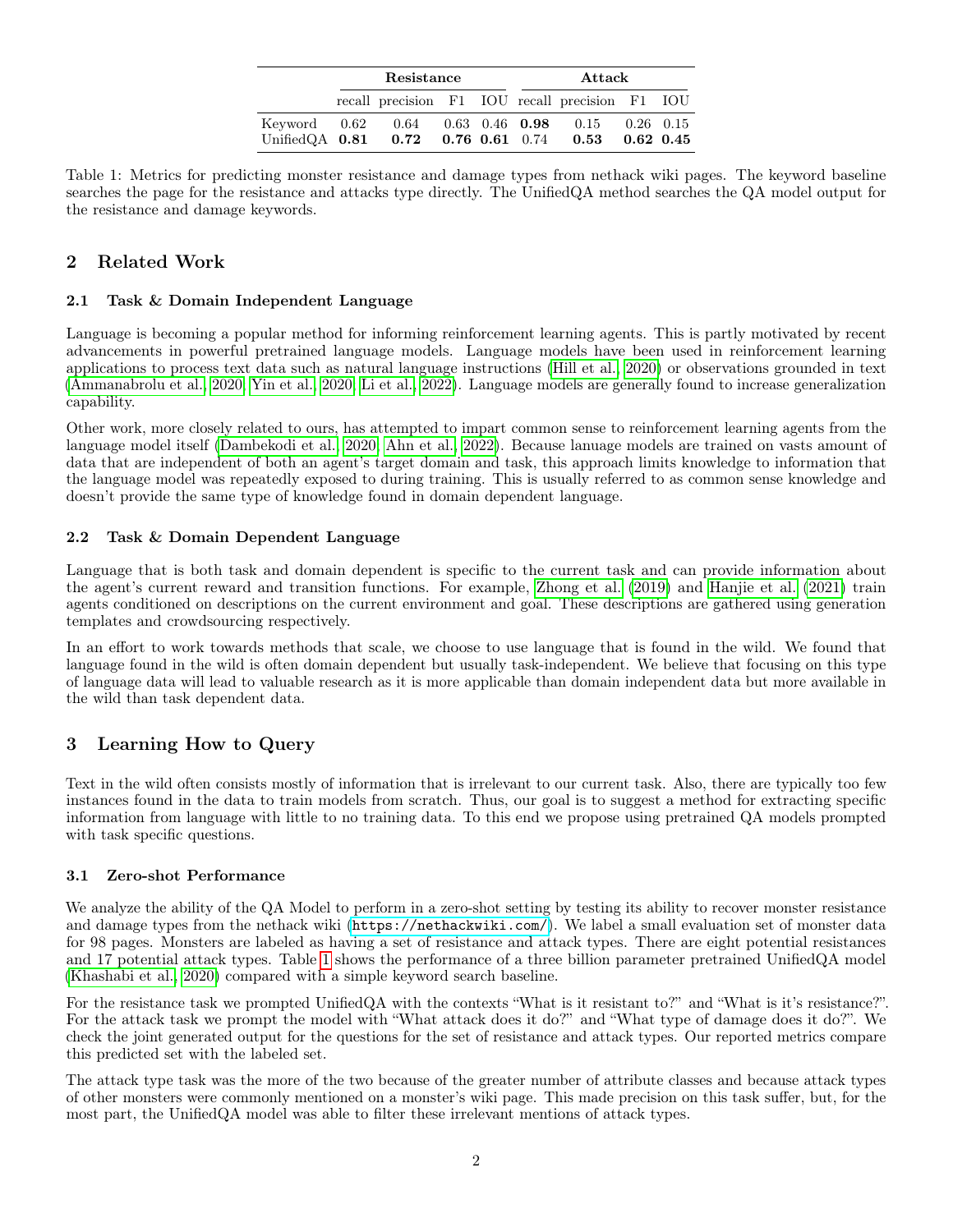<span id="page-2-0"></span>

Figure 1: Returns for each method on the training and evaluation tasks. We perform an 80:20 training evaluation split over the nethack monsters. This way, the evaluation task only sees novel monsters. Error bars represent standard deviation over 10 random seeds.

#### 3.2 Representation Generalization

To compare methods for extracting information from natural language data, we use a contextual bandit problem based on the nethack learning environment [\(Küttler et al., 2020\)](#page-4-4) to compare the below text representation methods.

No External Source Baseline: This method trains a value function on a one-hot encoding of the state with no additional knowledge. It is expected to overfit.

RNN Encoding: We train a single layer LSTM to encode the provided language data. The final hidden layer of the LSTM is passed to the value function and both are trained end to end.

LM Encoding: This approach uses a pretrained LM with frozen weights to encode language data. The extracted text features is passed to the value function as a vector encoding.

QA Model: The QA approach defines a fixed set of questions to ask using the language data as context. The language data is then represented as a binary vector encoding the responses to each question. We write a set of questions manually to prompt the model.

Ground Truth QA Baseline: The ground truth baseline is identical to the QA model but with ground truth query responses rather than responses returned by the model. This method represents ideal generalization with the caveat that it may provide information that doesn't exist in the original external language source.

In our setup, the agent is given the goal of receiving a target resistance (fire, shock, sleep, poison, or cold) by consuming a monster corpse. It is then given a choice between two monsters (out of 388) along with the wiki pages each monster. One of the monsters is guaranteed to confer the target resistance. The agent receives a reward of one if it chooses the monster that will confer the target resistance and a zero otherwise.

Figure [1](#page-2-0) shows the results of our contextual bandit over 100,000 iterations. As expected the baselines both perform well on the training task while only the ground truth baseline generalizes to the evaluation task. Due to the extra monster identifying information contained in the LM encoded representation, it outperforms the QA model on the training task, but it does not generalize any better than the QA model on the evaluation task. The RNN struggles to encode the needed information from the wiki pages on both tasks. The only methods that do not overfit to the training data are the QA model and the ground truth baseline.

### 4 Learning When to Query

In partially observable environments, a reinforcement learning agent is given an imperfect observation of the current environment state. Additional natural language data can be viewed as providing additional observations to an agent to help disambiguate between states. When actively querying language data, an agent should be able to learn to query only in states where the additional information will increase its expected return.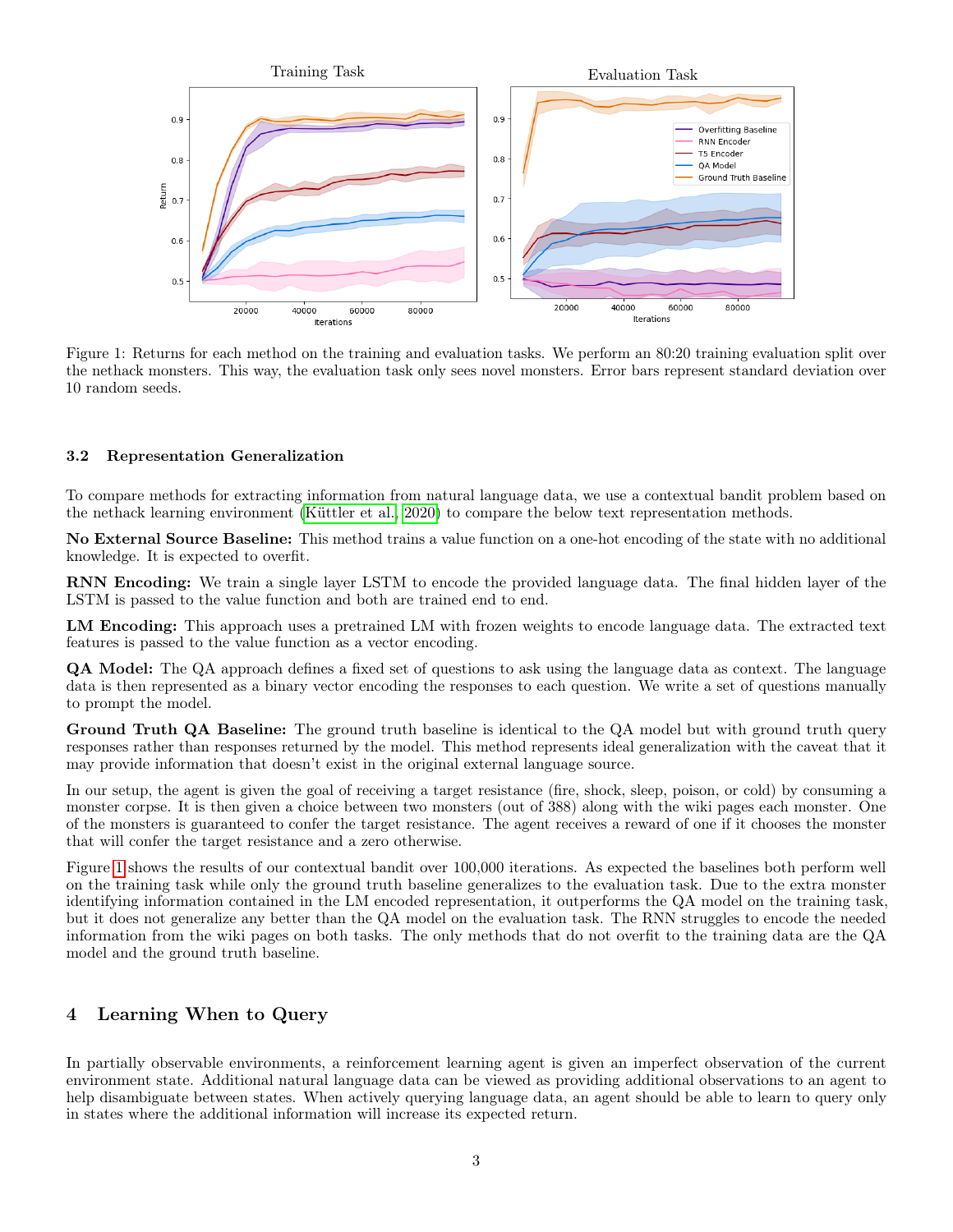|                       |      |      | Reward Weapon Choice Query Relevance |
|-----------------------|------|------|--------------------------------------|
| Baseline Agent        | 2.16 | 0.55 |                                      |
| Query Agent           | 2.25 | 0.89 | 0.64                                 |
| $Query+Explore$ Agent | 2.28 | 0.95 | 0.67                                 |
| Oracle Agent          | 2.34 | 0.98 |                                      |

<span id="page-3-5"></span>Table 2: Performance of reinforcement learning agents in nethack. Reward is the number of monsters killed in an episode. Weapon choice is the percent of time that the agent chose to attack with the correct weapon for a corresponding monster. Query relevance is the percent of queries the agent makes that were significant in determining the correct weapon choice. The querying agent is compared to agents that have all important information without needing to query (Oracle) and an agent that is deprived of that information and cannot query (Baseline). Finally, we experiment with adding a special exploration policy specifically for queries (+Explore).

We formulate querying as part of the reinforcement learning problem by adding a query action to the agent's action space. In our experiments, executing a query receives the same timestep penalty that all actions receive. This way the agent learns to only query when it is optimal to do so.

We test this method by designing custom nethack levels using the minihack library [\(Samvelyan et al., 2021\)](#page-4-9). We spawn an agent with two choices of weapon in its inventory in a level full of four types of monsters. For two of these monsters, the choice of weapon the agent attacks with is significant because the monsters have resistances to one item or the other. For the other two, both weapons work equally well. We give the agent the ability to query the resistances of nearby monsters using the monster wiki pages and the QA method described in section [3.](#page-1-1) The agent is rewarded each time it successfully slays a monster until it dies or the episode horizon is reached.

Table [2](#page-3-5) shows the results of our querying agent compared with baselines that either always or never have the monster resistance information. We report the reward along with how often the agent chooses to attack with the correct weapon and how often the agent's queries are for the monsters with different resistances. The agent should be able to learn to manage its inventory to always attack with the optimal weapon. It should also learn to only query the wiki when necessary, avoiding unnecessary queries about the monsters with identical resistances.

We found that the base querying agent took nearly eight times longer to learn to use resistance information in this task. To speed up this process we implement an exploration policy for taking the query action. At the start of training, the agent is forced to take the query action with 25% probability. This probability decreases to zero over the first five million steps of training. Doing this helps the agent learn to utilize queries sooner. As shows in table [2,](#page-3-5) the query+explore agent converged in the same amount of time as the baseline and oracle agents and learned a better policy.

## 5 Conclusion

In this work, we teach a reinforcement learning agent how and when to query for additional information about its environment. We use natural language data found in the wild for the agent to query and discuss how to overcome the challenges that come from this type of data. We find that pretrained QA models are good at retrieving structured zero-shot representations of text. Additionally, reinforcement learning agents can learn when to query this information and when not to.

In future work, we're excited to see reinforcement learning agents with more advanced methods for querying. In addition, further work should explore what to query in the current context of the environment in addition to how and when.

## References

- <span id="page-3-4"></span>M. Ahn, A. Brohan, N. Brown, Y. Chebotar, O. Cortes, B. David, C. Finn, K. Gopalakrishnan, K. Hausman, A. Herzog, et al. Do as i can, not as i say: Grounding language in robotic affordances. arXiv preprint arXiv:2204.01691, 2022.
- <span id="page-3-2"></span>P. Ammanabrolu, E. Tien, M. Hausknecht, and M. O. Riedl. How to avoid being eaten by a grue: Structured exploration strategies for textual worlds. arXiv preprint arXiv:2006.07409, 2020.
- <span id="page-3-1"></span>H. Chen, A. Suhr, D. Misra, N. Snavely, and Y. Artzi. Touchdown: Natural language navigation and spatial reasoning in visual street environments. In Proceedings of the IEEE/CVF Conference on Computer Vision and Pattern Recognition  $(CVPR)$ , June 2019.
- <span id="page-3-0"></span>M. Chevalier-Boisvert, D. Bahdanau, S. Lahlou, L. Willems, C. Saharia, T. H. Nguyen, and Y. Bengio. Babyai: A platform to study the sample efficiency of grounded language learning.  $arXiv$  preprint  $arXiv:1810.08272$ , 2018.
- <span id="page-3-3"></span>S. Dambekodi, S. Frazier, P. Ammanabrolu, and M. O. Riedl. Playing text-based games with common sense. arXiv preprint arXiv:2012.02757, 2020.